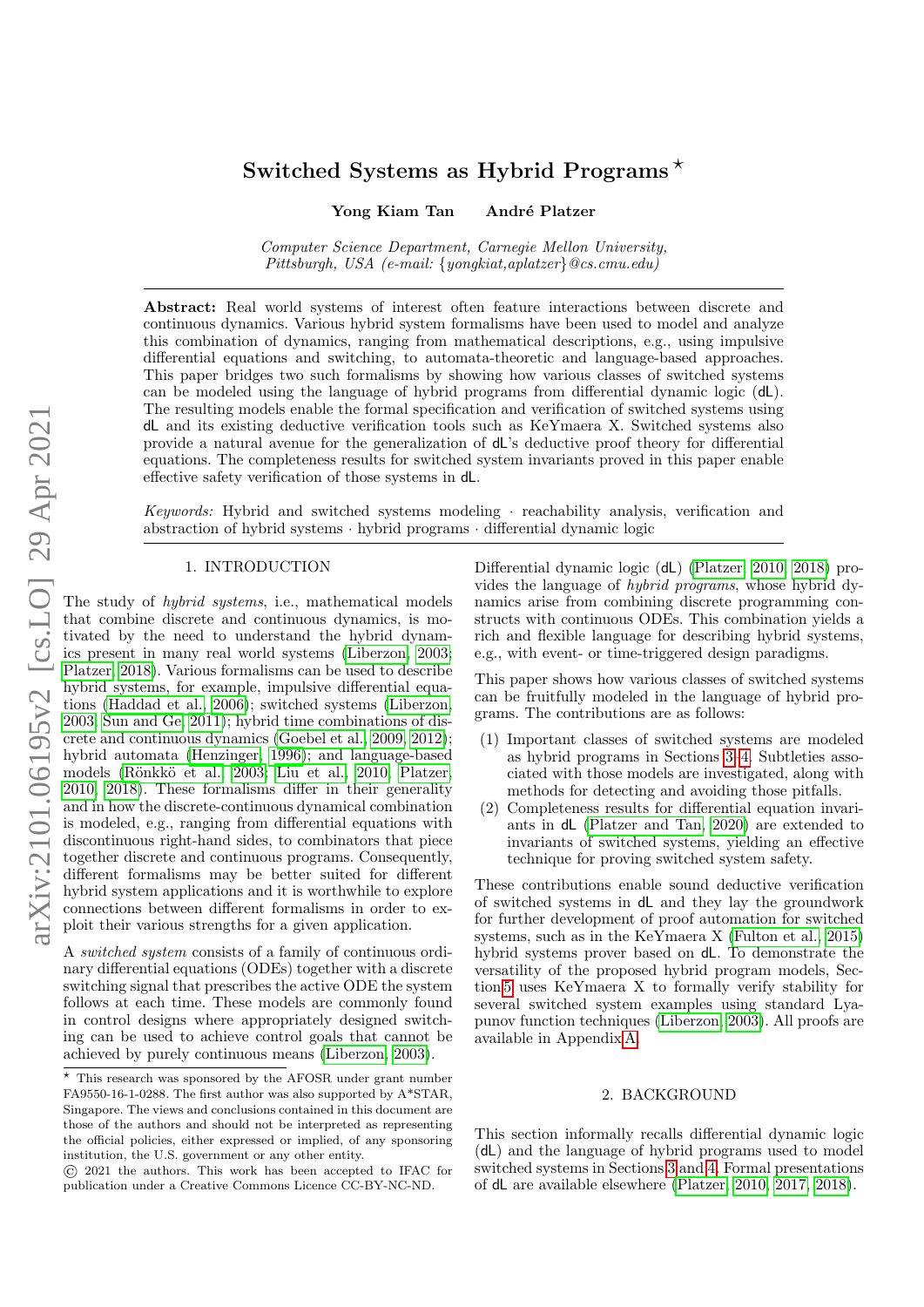The language of hybrid programs is generated by the following grammar, where  $x$  is a variable,  $e$  is a dL term, e.g., a polynomial over  $x$ , and  $Q$  is a dL formula.

$$
\alpha, \beta \ ::= x := e \mid ?Q \mid x' = f(x) \& Q \mid \alpha; \beta \mid \alpha \cup \beta \mid \alpha^*
$$

Discrete assignment  $x := e$  sets the value of variable x to that of term e in the current state. Test ?Q checks that formula Q is true in the current state and aborts the run otherwise. The continuous program  $x' = f(x) \& Q$ continuously evolves the system state by following the ODE  $x' = f(x)$  for a nondeterministically chosen duration  $t > 0$ , as long as the system remains in the domain constraint Q for all times  $0 \leq \tau \leq t$ . The sequence program  $\alpha$ ;  $\beta$  runs program  $\beta$  after  $\alpha$ , the choice program  $\alpha \cup \beta$ nondeterministically chooses to run either  $\alpha$  or  $\beta$ , and the loop program  $\alpha^*$  repeats  $\alpha$  for  $n \in \mathbb{N}$  iterations where n is chosen nondeterministically. The nondeterminism inherent in hybrid programs is useful for abstractly modeling real world behaviors [\(Platzer, 2018\)](#page-5-1). The evolution of various hybrid programs is illustrated in parts A–C and G of Fig. [1.](#page-1-1)



- Fig. 1. The green initial state evolving according to a hybrid program featuring (clockwise from top):
- A a discrete assignment (dashed line) followed sequentially by continuous ODE evolution (solid line),
- B a choice between two ODEs (Section [3.1\)](#page-1-2),
- C a test that aborts (red  $\times$ ) system evolutions leaving Q,
- D switching when the system state crosses the thick blue switching surface (Section [3.2\)](#page-2-0),
- E switching after time  $t \geq \tau$  has elapsed (Section [4.1\)](#page-3-1),
- F switching control that is designed to drive the system state close to its initial position (Section [4.2\)](#page-4-1), and
- <span id="page-1-1"></span>G a loop that repeats system evolution (in lighter colors).

Notationally,  $x = (x_1, \ldots, x_n)$  are the state variables of an *n*-dimensional system, so  $x' = f(x) \& Q$  is an autonomous n-dimensional system of ordinary differential equations over x; the ODE is written as  $x' = f(x)$  when there is no domain constraint, i.e.,  $Q \equiv \text{true}$ . For simplicity, all ODEs have polynomial right-hand sides, dL terms e are polynomial over  $x$ , and  $P$ ,  $Q$  are formulas of first-order real arithmetic over  $x$ ; extensions of the term language to Noetherian functions are described in [Platzer and](#page-5-10) [Tan \(2020\)](#page-5-10). The single-sided conditional if is defined as  $if(P)$  $\{\alpha\} \equiv (?P; \alpha) \cup (? \neg P)$ . Nondeterministic choice over a finite family of hybrid programs  $\alpha_p$  for  $p \in \mathcal{P}$ ,  $\mathcal{P} \equiv \{1, \ldots, m\}$  is denoted  $\bigcup_{p \in \mathcal{P}} \alpha_p \equiv \alpha_1 \cup \alpha_2 \cup \ldots \cup \alpha_m$ .

The formula language of dL extends first-order logic formulas with dynamic modalities for specifying properties of a hybrid program  $\alpha$  [\(Platzer, 2017,](#page-5-12) [2018\)](#page-5-1). The box modality formula  $\lbrack \alpha \rbrack P$  says that formula P is true for all states reachable by following the nondeterministic evolutions of hybrid program  $\alpha$ , while the diamond modality formula  $\langle \alpha \rangle P$  says that formula P is true for *some* reachable state of  $\alpha$ . This paper focuses on using box modality formulas for specifying safety properties of hybrid programs. For example, formula  $R \to [\alpha^*]P$  says that initial states satisfying precondition  $R$  remain in the safe region  $P$  after any number of runs of the loop  $\alpha^*$ . A key technique for proving safety properties of such a loop is to identify an invariant I of  $\alpha$  such that formula  $I \to [\alpha]I$  is valid, i.e., true in all states [\(Platzer, 2018\)](#page-5-1). To enable effective proofs of safety, invariance, and various other properties of interest, dL provides compositional reasoning principles for hybrid programs [\(Platzer, 2017,](#page-5-12) [2018\)](#page-5-1) and a complete axiomatization for ODE invariants [\(Platzer and Tan, 2020\)](#page-5-10).

#### 2.2 Switched Systems

A switched system is described by the following data:

- (1) an open, connected set  $D \subseteq \mathbb{R}^n$  which is the *state* space of interest for the system,
- (2) a finite (non-empty) family  $P$  of ODEs  $x' = f_p(x)$  for  $p \in \mathcal{P}$ , and,
- (3) for each initial state  $\omega \in D$ , a set of switching signals  $\sigma : [0, \infty) \to \mathcal{P}$  prescribing the ODE  $x' = f_{\sigma(t)}(x)$  to follow at time t for the system's evolution from  $\omega$ .<sup>[1](#page-1-3)</sup>

Switching phenomena can either be described explicitly as a function of time, or implicitly, e.g., as a state predicate, depending on the real world switching mechanism being modeled. Several standard classes of switching mechanisms are studied in Sections [3](#page-1-0) and [4,](#page-3-0) following the nomenclature from [Liberzon \(2003\)](#page-5-0). These switching mechanisms are illustrated in parts D–F of Fig. [1.](#page-1-1)

For simplicity, this paper assumes that the state space is  $D = \mathbb{R}^n$ . More general definitions of switched systems are possible but are left out of scope, see [Liberzon \(2003\)](#page-5-0). For example,  $P$  can more generally be an (uncountably) infinite family and some switched systems may have impulse effects where the system state is allowed to make instantaneous, discontinuous jumps during the system's evolution, such as the dashed jump in part A of Fig. [1.](#page-1-1)

# <span id="page-1-0"></span>3. ARBITRARY AND STATE-DEPENDENT SWITCHING

#### <span id="page-1-2"></span>3.1 Arbitrary Switching

Real world systems can exhibit switching mechanisms that are uncontrolled, a priori unknown, or too complicated to describe succinctly in a model. For example, a driving vehicle may encounter several different road conditions depending on the time of day, weather, and other unpredictable factors—given the multitude of combinations to consider, it is desirable to have a single model that exhibits and switches between all of those road conditions.

<span id="page-1-3"></span><sup>&</sup>lt;sup>1</sup> A more precise definition is given in Appendix [A,](#page-6-0) where the switching signals  $\sigma$  are also required to be well-defined [\(Liberzon,](#page-5-0) [2003;](#page-5-0) [Sun and Ge, 2011\)](#page-5-3) so that they model physically realizable switching.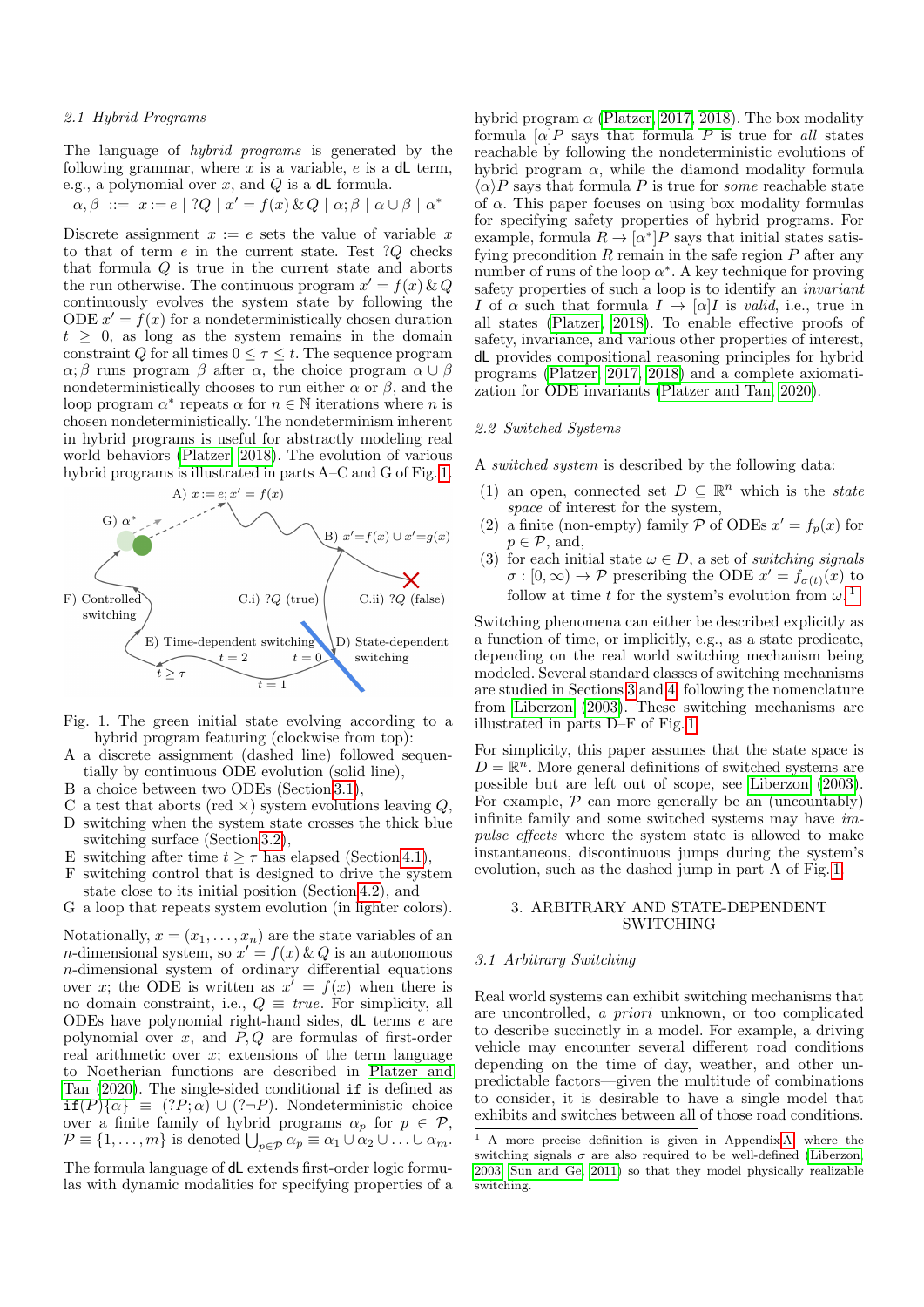<span id="page-2-1"></span>

Fig. 2. Evolution of  $\alpha_{\text{arb}}$  for  $x' = x$  (solid blue),  $x' = 1$ (dotted black), and  $x' = -x$  (dashed red) from the initial state (black circle). Switching steps are marked by green circles and faded colors illustrate progression in loop iterations for the loop operator in  $\alpha_{\text{arb}}$ .

Arbitrary switching is a useful paradigm for such systems because it considers all possible switching signals and their corresponding system evolutions. The arbitrary switching mechanism is modeled by the following hybrid program and illustrated in Fig. [2.](#page-2-1)

$$
\alpha_{\text{arb}} \equiv \Big( \bigcup_{p \in \mathcal{P}} x' = f_p(x) \Big)^*
$$

Observe that  $i$ ) the system nondeterministically chooses which ODE to follow at each loop iteration;  $ii)$  it follows the chosen ODE for a nondeterministic duration;  $iii)$  each loop iteration corresponds to a switching step and the loop repeats for a finite, nondeterministically chosen number of iterations. Two subtle behaviors are illustrated by the bottom trajectory in Fig. [2:](#page-2-1)  $\alpha_{\text{arb}}$  can switch to the same ODE across a loop iteration or it can chatter by making several discrete switches without continuously evolving its state between those switches [\(Sogokon et al., 2017\)](#page-5-13). These behaviors are harmless for safety verification because they do not change the set of reachable states of the switched system. Formally, the adequacy of  $\alpha_{\texttt{arb}}$  as a model of arbitrary switching is shown in the following proposition. Proposition 1. A state is reachable by hybrid program  $\alpha$ <sub>arb</sub> iff it is reachable in finite time by a switched system  $x' = f_p(x)$  for  $p \in \mathcal{P}$  following a switching signal  $\sigma$ .

<span id="page-2-2"></span>By Proposition [1,](#page-2-2) the dL formula  $[\alpha_{\text{arb}}]P$  specifies safety for arbitrary switching, i.e., for any switching signal  $\sigma$ , the system states reached at all times by switching according to  $\sigma$  satisfy the safety postcondition P.

#### <span id="page-2-0"></span>3.2 State-Dependent Switching

Arbitrary switching can be constrained by enabling switching to the ODE  $x' = f_p(x)$  only when the system state belongs to a corresponding domain specified by formula  $Q_p$ . This yields the state-dependent switching paradigm, which is useful for modeling real systems that are either known or designed to have particular switching surfaces. For the finite family of ODEs with domains  $x' = f_p(x) \& Q_p, p \in \mathcal{P}$ , state-dependent switching is modeled as follows:

$$
\alpha_{\texttt{state}} \equiv \Big( \bigcup_{p \in \mathcal{P}} x' = f_p(x) \, \& \, Q_p \Big)^*
$$

Operationally, if the system is currently evolving in domain  $Q_i$  and is about to leave the domain, it must switch to another ODE with domain  $Q_j$  that is true in the current state to continue its evolution. Arbitrary switching  $\alpha_{\text{arb}}$  is the special case of  $\alpha_{\texttt{state}}$  with no domain restrictions. The

following result generalizes Proposition [1](#page-2-2) to consider only states reached while obeying the specified domains.

<span id="page-2-5"></span>Proposition 2. A state is reachable by hybrid program  $\alpha_{\texttt{state}}$  iff it is reachable in finite time by a switched system  $x' = f_p(x)$  for  $p \in \mathcal{P}$  following a switching signal  $\sigma$  while obeying the domains  $Q_p$ .

The next two results are syntactically provable in dL and they provide sound and complete invariance reasoning principles for state-dependent (and arbitrary) switching. Formula  $\phi$  is *computable* from a set of inputs iff there is an algorithm that outputs  $\phi$  when given those inputs.

<span id="page-2-3"></span>Lemma 3. Formula I is an invariant for  $\alpha_{\texttt{state}}$  iff I is invariant for all constituent ODEs  $x' = f_p(x) \& Q_p, p \in \mathcal{P}$ .

<span id="page-2-4"></span>Theorem 4. From input ODEs  $x' = f_p(x) \& Q_p, p \in \mathcal{P}$  and formula I, there is a computable formula of real arithmetic  $\phi$  such that formula I is invariant for  $\alpha_{\text{state}}$  iff  $\phi$  is valid. In particular, invariance for  $\alpha_{\text{state}}$  is decidable.

Lemma [3](#page-2-3) shows that when searching for an invariant of  $\alpha_{\text{state}}$ , it suffices to search for a *common* invariant of every constituent ODE. Theorem [4](#page-2-4) enables sound and complete invariance proofs for systems with state-dependent switching in dL, relying on dL's complete axiomatization for ODE invariance and decidability of first-order real arithmetic over polynomial terms [\(Tarski, 1951\)](#page-6-1). These results also extend to Noetherian functions, e.g., exponentials and trigonometric functions, at the cost of losing decidability of the resulting arithmetic [\(Platzer and Tan, 2020\)](#page-5-10).

## <span id="page-2-6"></span>3.3 Modeling Subtleties

The model  $\alpha_{\texttt{state}}$  as defined above makes no a priori assumptions about how the ODEs and their domains  $x' = f_p(x) \& Q_p$  are designed, so results like Theorem [4](#page-2-4) apply generally to all state-dependent switching designs. However, state-dependent switching can exhibit some wellknown subtleties [\(Liberzon, 2003;](#page-5-0) [Sogokon et al., 2017\)](#page-5-13) and it becomes the onus of modelers to appropriately account for these subtleties. This section examines various subtleties that can arise in  $\alpha_{\texttt{state}}$  and prescribes sufficient arithmetical criteria for avoiding them; like Theorem [4,](#page-2-4) these arithmetical criteria are decidable for systems with polynomial terms [\(Tarski, 1951\)](#page-6-1). As a running example, let the line  $x_1 = x_2$  be a *switching surface*, i.e., the example systems described below are intended to exhibit switching when their system state reaches this line.

Well-defined switching. First, observe that the domains  $Q_p$  must cover the entire state space; otherwise, there would be system states of interest where no continuous dynamics is active. This can be formally guaranteed by deciding validity of the formula (1):  $\bigvee_{p \in \mathcal{P}} Q_p$ . Next, consider the following ODEs:

$$
x'_1 = 0, x'_2 = 1 \& x_1 \ge x_2
$$
  
\n
$$
x' = f_A(x) \& Q_A
$$
  
\n
$$
x'_1 = -1, x'_2 = 0 \& x_1 < x_2
$$
  
\n
$$
x' = f_B(x) \& Q_B
$$
  
\n
$$
x_1 \ge x_2
$$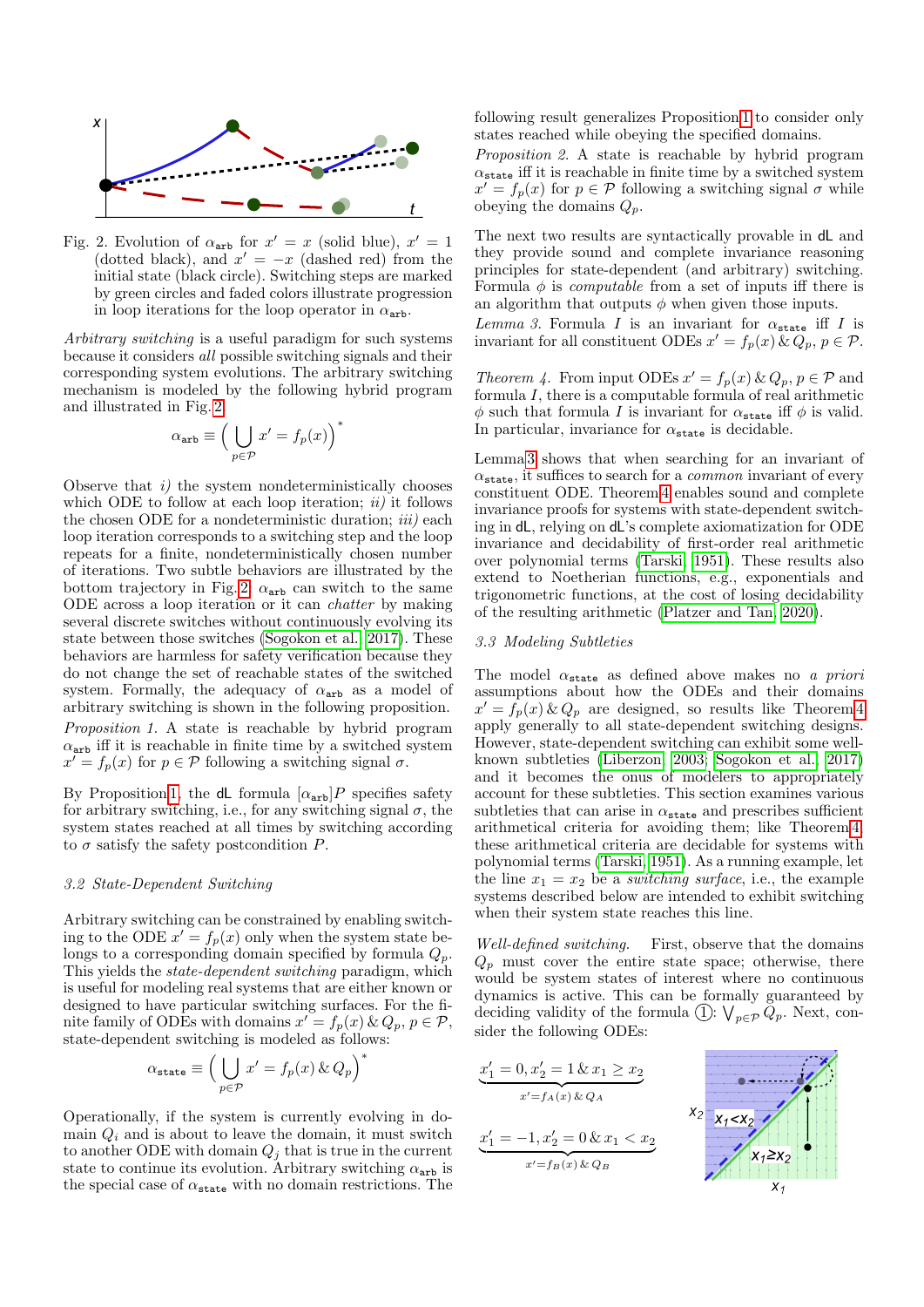Consider the system evolution starting in  $Q_A \equiv x_1 \geq x_2$ illustrated above on the right. When the system reaches  $x_1 = x_2$  (the illustration is offset for clarity), it is about to *locally progress* into  $Q_B \equiv x_1 \lt x_2$  by switching to ODE  $x' = f_B(x)$  but it gets stuck because it cannot make the infinitesimal jump from  $Q_A$  to enter  $Q_B$ ; augmenting domain  $Q_B$  to  $x_1 \leq x_2$  enables the switch. More generally, to avoid the need for infinitesimal jumps, domains  $Q_p$ should be augmented to include states that locally progress into  $Q_p$  under the ODE  $x' = f_p(x)$  and, symmetrically, states that locally exit  $Q_p$  [\(Sogokon et al., 2017\)](#page-5-13). Local progress (and exit) for ODEs is characterized as follows. Theorem 5. [\(Platzer and Tan \(2020\)](#page-5-10)). From input ODE  $x' = f(x) \& \dot{Q}$ , there are computable formulas of real arith-

<span id="page-3-2"></span>metic  $(Q)_{f}^{(*)}$  $\stackrel{(*)}{f}, \stackrel{(*)}{(Q)}\stackrel{(*)}{-f}$  $\binom{(*)}{-f}$  that respectively characterize the states from which  $x' = f(x)$  locally progresses into Q and those from which it locally exits Q.

By Theorem [5,](#page-3-2) to avoid the stuck states exemplified above for ODEs  $x' = f_p(x) \& Q_p, p \in \mathcal{P}$  in  $\alpha_{\text{state}}$ , it suffices to decide validity of the formula 2:  $(Q_p)_{f_p}^{(*)}$  $\stackrel{(*)}{\hskip 2pt}_{f_p} \vee (\dot Q_p)_{-f_p}^{(*)}\to Q_p$ for each  $p \in \mathcal{P}$ . Condition  $\textcircled{2}$  is syntactically significantly simpler but equivalent to the domain augmentation presented in [Sogokon et al. \(2017\)](#page-5-13) for piecewise continuous models, a form of state-dependent switching.

Sliding modes. The preceding subtlety arose from incomplete domain constraint specifications. Another subtlety that can arise because of incomplete specification of ODE dynamics is exemplified by the following ODEs:



Systems starting in  $Q_A \equiv x_1 \ge x_2$  or  $Q_B \equiv x_1 \le x_2$ eventually reach the line  $x_1 = x_2$  but they then get stuck because the ODEs on either side of  $x_1 = x_2$  drive system evolution onto the line. Mathematically, the system enters a *sliding mode* [\(Liberzon, 2003\)](#page-5-0) along  $x_1 = x_2$ ; as illustrated above, this can be thought of as infinitely fast switching between the ODEs that results in a new sliding dynamics *along* the switching surface  $x_1 = x_2$ .

When the sliding dynamics can be calculated exactly, it suffices to add those dynamics to the switched system, e.g., adding the sliding dynamics  $x_1' = \frac{1}{2}, x_2' = \frac{1}{2} \& x_1 = x_2$  to the example above allows stuck system states on  $x_1 = x_2$ to continuously progress along the line (illustrated below, left). An alternative is hysteresis switching [\(Liberzon,](#page-5-0) [2003\)](#page-5-0) which enlarges domains adjacent to the sliding mode so that a system that reaches the sliding surface is allowed to briefly continue following its current dynamics before switching. For example, for a fixed  $\varepsilon > 0$ , the enlarged domains  $Q_A \equiv x_1 \ge x_2 - \varepsilon$  and  $Q_B \equiv x_1 \le x_2 + \varepsilon$  allows the stuck states to evolve off the line for a short distance. This yields arbitrary switching in the overlapped part of both domains (illustrated below, right). For a family of domains  $Q_p$ ,  $p \in \mathcal{P}$  meeting conditions (1) and (2), hysteresis switching can be introduced by replacing each  $Q_p$  with its closed  $\varepsilon$ -neighborhood for some chosen  $\varepsilon > 0$ .



To guarantee the absence of stuck states, by Theorem [5,](#page-3-2) it . suffices to decide validity of the formula  $\textcircled{3}$ :  $\bigvee_{p \in \mathcal{P}} (Q_p)_{f_p}^{(*)}$  $f_p^{\ast}$ i.e., every point in the state space can switch to an ODE which locally progresses in its associated domain. Models meeting conditions  $(2)$  and  $(3)$  also meet condition  $(1)$ .

Zeno behavior. Hybrid and switched system models can also exhibit Zeno behavior, where the model makes infinitely many discrete transitions in a finite time interval [\(Zhang et al., 2001\)](#page-6-2). Such behaviors are an artifact of the model and are not reflective of the real world. Zeno traces are typically excluded when reasoning about hybrid system models [\(Zhang et al., 2001\)](#page-6-2), e.g., Proposition [2](#page-2-5) specifies safety for all finite (thus non-Zeno) executions of state-dependent switching. The detection of Zeno behavior in switched systems is left out of scope for this paper.

## <span id="page-3-0"></span>4. TIME-DEPENDENT AND CONTROLLED SWITCHING

# <span id="page-3-1"></span>4.1 Time-Dependent Switching

The time-dependent switching paradigm imposes timing constraints on switching signals. To specify such constraints syntactically, each ODE in the family  $p \in \mathcal{P}$  is extended with a common, fresh clock variable t with  $t' = 1$ yielding ODEs of the form  $x' = f_p(x)$ ,  $t' = 1$ , and a fresh (discrete) flag variable  $u$  is used to select and track the ODE to follow at each time. One form of timing constraint is slow switching, where the system switches arbitrarily between ODEs but must spend a minimum dwell time  $\tau > 0$  between each switch. Sufficiently large dwell times can be used to stabilize some systems (see Section [5\)](#page-4-0). Slow switching is modeled by the following hybrid program:

$$
\alpha_{\text{slow}} \equiv \alpha_r; \left( \text{if}(t \ge \tau) \{ \alpha_r \}; \bigcup_{p \in \mathcal{P}} \left( ?u = p; x' = f_p(x), t' = 1 \right) \right)^* \n\alpha_r \equiv t := 0; \bigcup_{p \in \mathcal{P}} u := p
$$

The program  $\alpha_r$  resets the clock t to 0 and nondeterministically chooses a new value for the flag  $u$ . For each loop iteration of  $\alpha_{\text{slow}}$ , the guard  $t > \tau$  checks if the current ODE has executed for at least time  $\tau$  before running  $\alpha_r$  to pick a new value for u. The subsequent choice selects the ODE to follow based on the value of flag  $u$ .

<span id="page-3-4"></span><span id="page-3-3"></span>Proposition 6. A state is reachable by hybrid program  $\alpha_{\tt slow}$  iff it is reachable in finite time by a switched system  $x' = f_p(x)$  for  $p \in \mathcal{P}$  following a switching signal  $\sigma$  that spends at least time  $\tau$  between its switching times.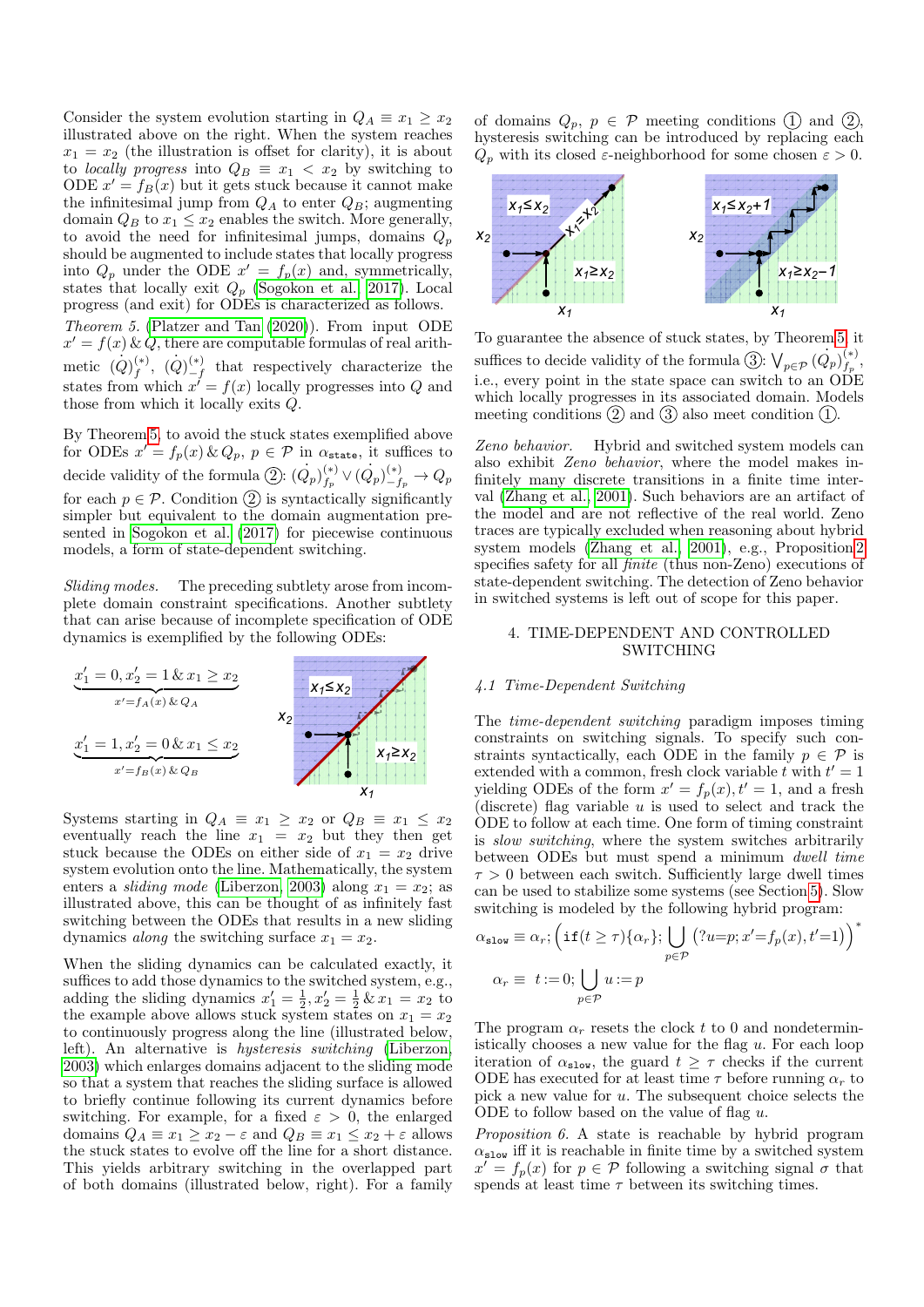Theorem 7. From input ODEs  $x' = f_p(x)$ ,  $p \in \mathcal{P}$  and formula I, there is a computable formula of real arithmetic  $\phi$  such that formula I is invariant for  $\alpha_{\rm slow}$  iff  $\phi$  is valid. In particular, invariance for  $\alpha_{\text{slow}}$  is decidable.

## <span id="page-4-1"></span>4.2 Controlled Switching

The discrete fragment of hybrid programs can be used to flexibly model (computable) *controlled switching* mechanisms, e.g., those that combine state-dependent and timedependent switching constraints, or make complex switching decisions based on the state of the system. An abstract controlled switching model is shown below, where program  $\alpha_i$  initializes the system state (e.g., of the clock or flag) and  $\alpha_u$  models a controller that assigns a decision  $u := p$ .

$$
\alpha_{\mathtt{ctrl}} \equiv \alpha_i; \left(\alpha_u; \bigcup_{p \in \mathcal{P}} (?u = p; x' = f_p(x), t' = 1 \& Q_p)\right)^*
$$

Hybrid program  $\alpha_{\text{ctrl}}$  resembles the shape of standard models of event-triggered and time-triggered systems in dL [\(Platzer, 2018\)](#page-5-1) but is adapted for controlled switching. The controller program  $\alpha_u$  inspects the current state variables  $x$  and the clock  $t$ . It can modify the clock, e.g., by resetting it with  $t := 0$ , but  $\alpha_u$  must not discretely change the state variables  $x$ . The subsequent choice selects the ODE to follow based on the value of flag u assigned in  $\alpha_u$ .

The slow switching model  $\alpha_{\text{slow}}$  is an instance of  $\alpha_{\text{ctrl}}$ where the controller program switches only after the dwell time is exceeded. Another example is periodic switching, where the controller periodically cycles through a family of ODEs. Switching with sufficiently fast period can be used to stabilize a family of unstable ODEs, e.g., for linear ODEs whose system matrices have a stable convex combination [\(Tokarzewski, 1987\)](#page-6-3). Without loss of generality, assume that  $\mathcal{P} \equiv \{1, \ldots, m\}$ , the desired switching order is  $1, \ldots, m$ , and the periodic signal is required to follow the i-th ODE for exactly time  $\zeta_i > 0$ . Periodic fast switching is modeled as an instance of  $\alpha_{\mathtt{ctrl}}$  as follows:

 $\alpha_{\mathtt{fast}} \equiv \alpha_{\mathtt{ctrl}}$  where  $\alpha_i \equiv \ t := 0; u := 1, Q_p \equiv t \leq \zeta_p,$  and

$$
\alpha_u \equiv \bigcup_{p \in \mathcal{P}} \mathbf{if}(u = p \land t = \zeta_p) \begin{cases} t := 0; u := u + 1; \\ \mathbf{if}(u > m) \{u := 1\} \end{cases}
$$

The system is initialized with  $t = 0$ ,  $u = 1$  at the start of the cycle. The controller program  $\alpha_u$  then deterministically cycles through  $u = 1, \ldots, m$  by discretely incrementing the flag variable whenever the time limit  $\zeta_p$  for the currently chosen ODE is reached. The domain constraints  $Q_p$  respectively limit each ODE to run for at most time  $\zeta_p$ as prescribed for the switched system.

Proposition 8. A state is reachable by hybrid program  $\alpha_{\texttt{fast}}$  iff it is reachable in finite time by a switched system  $x' = f_p(x)$  for  $p \in \{1, ..., m\}$  following the switching signal  $\sigma$  that periodically switches in the order  $1, \ldots, m$ according to the times  $\zeta_1, \zeta_2, \ldots, \zeta_m$  respectively.

A subtlety occurs in  $\alpha_{\text{fast}}$  and Proposition [8](#page-4-2) when one of the constituent ODEs exhibits finite time blowup before reaching its switching time, e.g., consider switching between ODEs  $x' = 1$  and  $x' = x^2$  with times  $\zeta_1 = \zeta_2 = 1$ starting from a state where  $x = 0$ ; the latter ODE blows up in the first cycle. Mathematically, the switching signal

 $\sigma$  is simply ignored after the blowup time, but such blowup phenomena may not accurately reflect real world behavior. Global existence of solutions for all ODEs in the switched system can be verified in dL [\(Tan and Platzer, 2021\)](#page-6-4).

#### <span id="page-4-0"></span>5. STABILITY VERIFICATION IN KEYMAERA X

This section shows how stability can be formally verified in  $dL$  using the KeYmaera X theorem prover<sup>[2](#page-4-3)</sup> [\(Fulton](#page-5-11) [et al., 2015\)](#page-5-11) for the switched systems modeled by  $\alpha \in$  $\{\alpha_{\text{arb}}, \alpha_{\text{state}}, \alpha_{\text{slow}}\}.$  For these systems, the origin  $0 \in \mathbb{R}^n$ is stable iff the following formula is valid:

$$
\forall \varepsilon > 0 \, \exists \delta > 0 \, \forall x \, (\|x\|^2 < \delta^2 \to [\alpha] \, \|x\|^2 < \varepsilon^2)
$$

This formula expresses that, for initial states sufficiently close to the origin  $(\Vert x \Vert^2 < \delta^2$  for  $\delta > 0$ ), all states reached by hybrid program  $\alpha$  from those states remain close to the origin ( $||x||^2 < \varepsilon^2$  for  $\varepsilon > 0$ ). By Propositions [1,](#page-2-2) [2,](#page-2-5) and [6,](#page-3-3) the formula specifies stability for the switched systems modeled by  $\alpha \in {\alpha_{\text{arb}}, \alpha_{\text{state}}, \alpha_{\text{slow}}}$  uniformly in their respective sets of switching signals [\(Liberzon, 2003\)](#page-5-0).

Unlike invariance, a switched system can be stable (resp. unstable) even if all of its constituent ODEs are unstable (resp. stable), depending on the switching mechanism [\(Liberzon, 2003\)](#page-5-0). Stability verification for such systems is important because it provides formal guarantees that specific switching designs correctly eliminate potential instabilities in systems of interest. An important technique for proving stability for ODEs and switched systems is to design an appropriate Lyapunov function, i.e., an auxiliary energy measure that is non-increasing along all system trajectories [\(Liapounoff, 1907;](#page-5-14) [Liberzon, 2003\)](#page-5-0).

<span id="page-4-4"></span>Example 9. Consider arbitrary switching  $\alpha_{\text{arb}}$  with ODEs:

$$
x'_1 = -x_1 + x_2^3, x'_2 = -x_1 - x_2
$$
  

$$
x'_1 = -x_1, x'_2 = -x_2
$$

Both ODEs are stable and share the common Lyapunov function  $v = \frac{x_1^2}{2} + \frac{x_2^4}{4}$ . To prove stability for this example, the key idea is to show that  $v < k \wedge x_1^2 + x_2^2 < \varepsilon$  is a loop invariant of  $\alpha_{\text{arb}}$ , where k is an upper bound on the initial value of  $v$  close to the origin.

 $Example~10.$  The following ODEs  $\bigcircled{\rm A}$  and  $\bigcircled{\rm B}$  are individually stable [\(Liberzon, 2003,](#page-5-0) Example 3.1). However, as illustrated below on the right, there is a switching signal that causes the system to diverge from the origin, i.e., these ODEs are not stable under arbitrary switching.

<span id="page-4-2"></span>
$$
x'_{1} = -\frac{x_{1}}{8} - x_{2}, x'_{2} = 2x_{1} - \frac{x_{2}}{8}
$$
\n(A) (solid blue)\n
$$
x'_{1} = -\frac{x_{1}}{8} - 2x_{2}, x'_{2} = x_{1} - \frac{x_{2}}{8}
$$
\n(B) (dashed red)\n
$$
x_{1}
$$

Stability can be achieved by a state-dependent switching design with domains:  $\widehat{A}$   $x_1x_2 \leq 0$  and  $\widehat{B}$   $x_1x_2 \geq 0$ . The

<span id="page-4-3"></span><sup>2</sup> All examples are formalized in KeYmaera X 4.9.2 at: [https://github.com/LS-Lab/KeYmaeraX-projects/blob/master/](https://github.com/LS-Lab/KeYmaeraX-projects/blob/master/stability/switchedsystems.kyx) [stability/switchedsystems.kyx](https://github.com/LS-Lab/KeYmaeraX-projects/blob/master/stability/switchedsystems.kyx).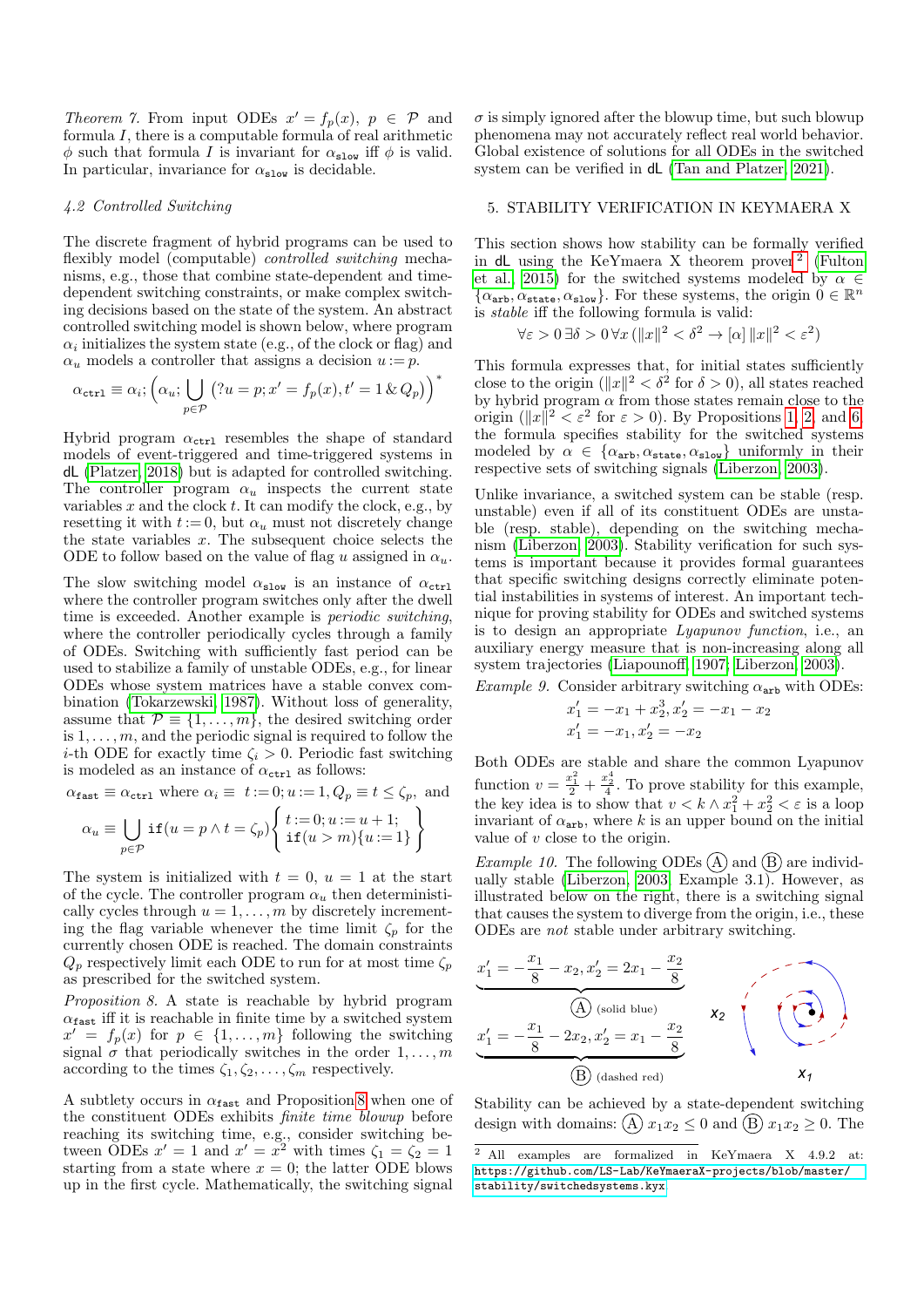resulting system modeled by  $\alpha_{\texttt{state}}$  has the common Lyapunov function  $v = x_1^2 + x_2^2$ . The proof uses a loop invariant similar to Example [9](#page-4-4) and, crucially, checks the arithmetical Lyapunov function conditions for the derivative of  $v$  only on the respective domains for each ODE.

*Example 11.* The example ODEs  $(A)$ ,  $(B)$  can also be stabilized by sufficiently slow switching in  $\alpha_{\text{slow}}$  with minimum dwell time  $\tau = 3$  (the value of  $\tau$  can be further optimized). Here, two different Lyapunov functions are used: (A)  $2x_1^2 + x_2^2$  and (B)  $x_1^2 + 2x_2^2$ . The key proof idea is to bound both Lyapunov functions by decaying exponentials, and show that the dwell time  $\tau$  is sufficiently large to ensure that both Lyapunov functions have decayed by an appropriate fraction when a switch occurs at time  $t > \tau$ .

The minimum dwell time principle can be used more generally to stabilize any family of stable linear ODEs [\(Liber](#page-5-0)[zon, 2003\)](#page-5-0). For example, the ODE  $\textcircled{C}$   $x'_1 = -x_1, x'_2 = -x_2$ is also stable and has the Lyapunov function  $x_1^2 + x_2^2$ . All three ODEs  $(A)$ ,  $(B)$ ,  $(C)$  can be stabilized with the same dwell time  $\tau = 3$ . The KeYmaera X proof required minimal changes, e.g., the loop invariants were updated to account for the new ODE  $\overline{C}$  and its Lyapunov function.

## 6. RELATED WORK

There are numerous hybrid system formalisms in the literature [\(Haddad et al., 2006;](#page-5-2) [Liberzon, 2003;](#page-5-0) [Sun and](#page-5-3) [Ge, 2011;](#page-5-3) [Goebel et al., 2009,](#page-5-4) [2012;](#page-5-5) [Henzinger, 1996;](#page-5-6) Rönkkö et al., 2003; [Liu et al., 2010;](#page-5-8) [Platzer, 2010,](#page-5-9) [2018\)](#page-5-1); see the cited articles and textbooks for further references.

Connections between several formalisms have been examined in prior work. [Platzer \(2010\)](#page-5-9) shows how hybrid automata can be embedded into hybrid programs for their safety verification; the book also generalizes dL with (disjunctive) differential-algebraic constraints that can be used to model and verify continuous dynamics with statedependent switching [\(Platzer, 2010,](#page-5-9) Chapter 3). This paper instead models switching with discrete program operators which enables compositional reasoning for the hybrid dynamics in switched systems. [Sogokon et al. \(2017\)](#page-5-13) study hybrid automata models for ODEs with piecewise continuous right-hand sides and highlight various subtleties in the resulting models; similar subtleties for state-dependent switching models are presented in Section [3.3.](#page-2-6) [Goebel et al.](#page-5-4) [\(2009,](#page-5-4) [2012\)](#page-5-5) show how impulsive differential equations, hybrid automata, and switched systems can all be understood as hybrid time models, and derive their properties using this connection; Theorems [4](#page-2-4) and [7](#page-3-4) are proved for switched systems using their hybrid program models.

# 7. CONCLUSION

This paper provides a blueprint for developing and verifying hybrid program models of switched systems. These contributions enable several future directions, including:  $i)$  formalizing *asymptotic stability* for switched systems [\(Liberzon, 2003;](#page-5-0) [Sun and Ge, 2011\)](#page-5-3), i.e., the systems are stable (Section [5\)](#page-4-0) and their trajectories tend to the origin over time;  $ii)$  modeling switched systems under more general continuous dynamics, e.g., differential inclusions [\(Goebel et al., 2012\)](#page-5-5) or differential-algebraic constraints [\(Platzer, 2010\)](#page-5-9); iii) developing practical proof automation for switched systems in KeYmaera X, e.g., automated synthesis and verification of invariants and Lyapunov functions for various switching mechanisms.

Acknowledgments. We thank the ADHS'21 anonymous reviewers for their helpful feedback on this paper.

#### REFERENCES

- <span id="page-5-15"></span>Chicone, C. (2006). Ordinary Differential Equations with Applications. Springer, New York, second edition. doi[:10.1007/0-387-35794-7.](https://doi.org/10.1007/0-387-35794-7)
- <span id="page-5-11"></span>Fulton, N., Mitsch, S., Quesel, J., Völp, M., and Platzer, A. (2015). KeYmaera X: an axiomatic tactical theorem prover for hybrid systems. In A.P. Felty and A. Middeldorp (eds.),  $CADE$ , volume 9195 of  $LNCS$ , 527–538. Springer, Cham. doi[:10.1007/978-3-319-21401-6](https://doi.org/10.1007/978-3-319-21401-6_36) 36.
- <span id="page-5-4"></span>Goebel, R., Sanfelice, R.G., and Teel, A.R. (2009). Hybrid dynamical systems. IEEE Control Systems Magazine, 29(2), 28–93. doi[:10.1109/MCS.2008.931718.](https://doi.org/10.1109/MCS.2008.931718)
- <span id="page-5-5"></span>Goebel, R., Sanfelice, R.G., and Teel, A.R. (2012). Hybrid Dynamical Systems: Modeling, Stability, and Robustness. Princeton University Press.
- <span id="page-5-2"></span>Haddad, W.M., Chellaboina, V., and Nersesov, S.G. (2006). Impulsive and Hybrid Dynamical Systems: Stability, Dissipativity, and Control. Princeton University Press.
- <span id="page-5-6"></span>Henzinger, T.A. (1996). The theory of hybrid automata. In LICS, 278–292. IEEE Computer Society. doi[:10.1109/LICS.1996.561342.](https://doi.org/10.1109/LICS.1996.561342)
- <span id="page-5-14"></span>Liapounoff, A. (1907). Probléme général de la stabilité du mouvement. Annales de la Faculté des sciences de  $Toulouse: Mathématiques, 9, 203–474.$
- <span id="page-5-0"></span>Liberzon, D. (2003). Switching in Systems and Control. Systems & Control: Foundations & Applications. Birkhäuser. doi[:10.1007/978-1-4612-0017-8.](https://doi.org/10.1007/978-1-4612-0017-8)
- <span id="page-5-8"></span>Liu, J., Lv, J., Quan, Z., Zhan, N., Zhao, H., Zhou, C., and Zou, L. (2010). A calculus for hybrid CSP. In K. Ueda (ed.),  $APLAS$ , volume 6461 of *LNCS*, 1–15. Springer. doi[:10.1007/978-3-642-17164-2](https://doi.org/10.1007/978-3-642-17164-2_1) 1.
- <span id="page-5-9"></span>Platzer, A. (2010). Logical Analysis of Hybrid Systems - Proving Theorems for Complex Dynamics. Springer. doi[:10.1007/978-3-642-14509-4.](https://doi.org/10.1007/978-3-642-14509-4)
- <span id="page-5-12"></span>Platzer, A. (2017). A complete uniform substitution calculus for differential dynamic logic. J. Autom. Reasoning, 59(2), 219–265. doi[:10.1007/s10817-016-9385-1.](https://doi.org/10.1007/s10817-016-9385-1)
- <span id="page-5-1"></span>Platzer, A. (2018). Logical Foundations of Cyber-Physical Systems. Springer. doi[:10.1007/978-3-319-63588-0.](https://doi.org/10.1007/978-3-319-63588-0)
- <span id="page-5-10"></span>Platzer, A. and Tan, Y.K. (2020). Differential equation invariance axiomatization. J.  $ACM$ ,  $67(1)$ ,  $6:1-6:66$ . doi[:10.1145/3380825.](https://doi.org/10.1145/3380825)
- <span id="page-5-7"></span>Rönkkö, M., Ravn, A.P., and Sere, K. (2003). Hybrid action systems. Theor. Comput. Sci.,  $290(1)$ ,  $937-973$ . doi[:10.1016/S0304-3975\(02\)00547-9.](https://doi.org/10.1016/S0304-3975(02)00547-9)
- <span id="page-5-13"></span>Sogokon, A., Ghorbal, K., and Johnson, T.T. (2017). Operational models for piecewise-smooth systems. ACM Trans. Embed. Comput. Syst., 16(5s), 185:1–185:19. doi[:10.1145/3126506.](https://doi.org/10.1145/3126506)
- <span id="page-5-3"></span>Sun, Z. and Ge, S.S. (2011). Stability Theory of Switched Dynamical Systems. Communications and Control Engineering. Springer. doi[:10.1007/978-0-85729-256-8.](https://doi.org/10.1007/978-0-85729-256-8)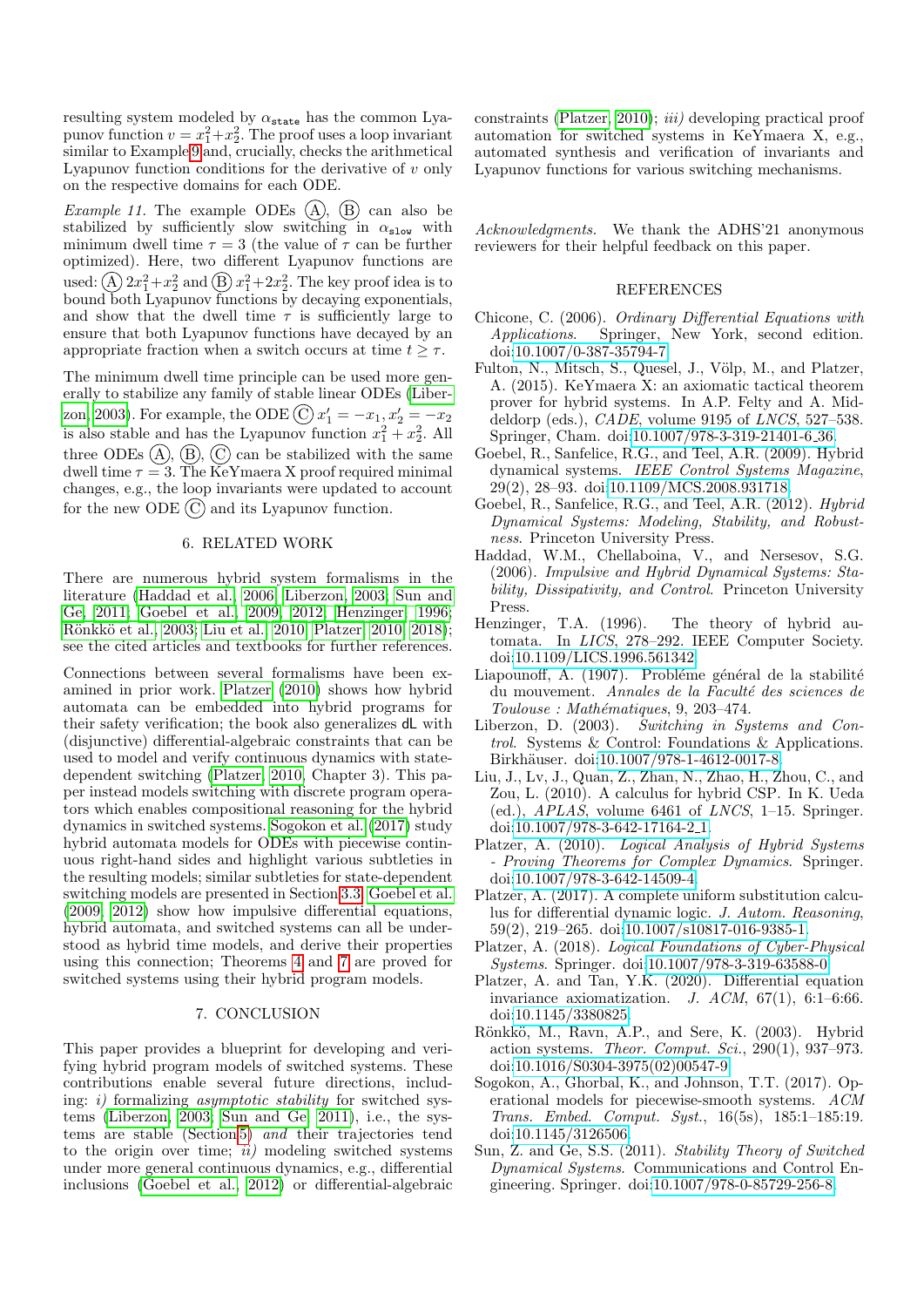- <span id="page-6-4"></span>Tan, Y.K. and Platzer, A. (2021). An axiomatic approach to existence and liveness for differential equations. Formal Aspects Comput. doi[:10.1007/s00165-020-00525-0.](https://doi.org/10.1007/s00165-020-00525-0)
- <span id="page-6-1"></span>Tarski, A. (1951). A Decision Method for Elementary Algebra and Geometry. RAND Corporation, Santa Monica, CA. Prepared for publication with the assistance of J.C.C. McKinsey.
- <span id="page-6-3"></span>Tokarzewski, J. (1987). Stability of periodically switched linear systems and the switching frequency. International Journal of Systems Science, 18(4), 697–726. doi[:10.1080/00207728708964001.](https://doi.org/10.1080/00207728708964001)
- <span id="page-6-2"></span>Zhang, J., Johansson, K.H., Lygeros, J., and Sastry, S. (2001). Zeno hybrid systems. Int. J. Robust Nonlinear Control., 11(5), 435–451. doi[:10.1002/rnc.592.](https://doi.org/10.1002/rnc.592)

#### Appendix A. PROOFS

<span id="page-6-0"></span>This appendix provides full definitions and proofs for the results presented in the main paper. Additional background material elided from Section [2](#page-0-0) is provided below for use in the proofs.

A dL state  $\omega: \mathcal{V} \to \mathbb{R}$  assigns a real value to each variable in  $V$ . The set of all variables  $V$  consists of the variables  $x = (x_1, \ldots, x_n)$  used to model the continuously evolving state of a switched system, and additional variables  $\mathcal{V}\backslash\{x\}$ used as program auxiliaries in models, e.g., variables u and t in  $\alpha_{\text{ctrl}}$ . This paper focuses on the projection of dL states on the variables x so the (projected) dL states  $\omega$  are equivalently treated as points in  $\mathbb{R}^n$ . Accordingly, the set of states where formula Q is true is the set  $[Q] \subseteq \mathbb{R}^n$ , and the transition relation for hybrid program  $\alpha \text{ is } \llbracket \alpha \rrbracket \subseteq \mathbb{R}^n \times \mathbb{R}^n$ where  $(\omega, \nu) \in [\![\alpha]\!]$  iff state  $\nu \in \mathbb{R}^n$  is reachable from state  $\omega \in \mathbb{R}^n$  by following  $\alpha$ . The semantics of program auxiliaries is as usual [\(Platzer, 2018\)](#page-5-1).

Switching signals  $\sigma : [0, \infty) \to \mathcal{P}$  are assumed to be welldefined, i.e.,  $\sigma$  has finitely many discontinuities on each finite time interval in its domain  $[0, \infty)$ . For finite  $P$ , this means  $\sigma$  is a piecewise constant function with finitely many pieces on each finite time interval; intuitively,  $\sigma$  prescribes a switching choice  $p \in \mathcal{P}$  on each piece. For simplicity,  $\sigma$  is also assumed to be right-continuous [\(Goebel et al., 2012\)](#page-5-5). With these assumptions, switching signals are equivalently defined by a sequence of *switching times*  $0 = \tau_0 < \tau_1$  $\tau_2 < \ldots$  with  $\tau_i \to \infty$  and a sequence  $p_1, p_2, \ldots \in \mathcal{P}$  which specifies the values taken by  $\sigma$  on each time interval:

$$
\sigma(t) = \begin{cases} p_1 & \text{if } \tau_0 \leq t < \tau_1 \\ p_2 & \text{if } \tau_1 \leq t < \tau_2 \\ \dots & \dots \\ p_i & \text{if } \tau_{i-1} \leq t < \tau_i \end{cases} \tag{A.1}
$$

For a switching signal  $\sigma$  and initial state  $\omega \in \mathbb{R}^n$ , the solution  $\varphi$  of the switched system is the function generated inductively on the sequences  $\tau_i$  and  $p_i$  as follows. Define  $\varphi(0) = \omega$ . For switching time  $\tau_i$  with  $i > 1$ , if  $\varphi$  is defined at time  $\tau_{i-1}$ , then the definition of  $\varphi$  is extended by considering the unique, right-maximal solution to the ODE  $x' = f_{p_i}(\tilde{x})$  starting from  $\varphi(\tau_{i-1})$  [\(Chicone, 2006\)](#page-5-15), i.e.,  $\psi_i: [0, \zeta_i) \to \mathbb{R}^n$  with  $\psi_i(0) = \varphi(\tau_{i-1}), \frac{d\psi_i(t)}{dt} = f_{p_i}(\psi_i(t)),$ and  $0 < \zeta_i \leq \infty$ . If  $\zeta_i \leq \tau_i - \tau_{i-1}$ , then the system blows up before reaching the next switching time  $\tau_i$ , so define  $\varphi(\tau_{i-1}+t) = \psi_i(t)$  on the bounded time interval  $t \in [0, \zeta_i)$ .

Otherwise,  $\zeta_i > \tau_i - \tau_{i-1}$ , then define  $\varphi(\tau_{i-1} + t) = \psi_i(t)$ on the time interval  $t \in [0, \tau_i - \tau_{i-1}]$ . This inductive construction uniquely defines a solution  $\varphi : [0, \zeta) \to \mathbb{R}^n$ associated with  $\omega$  and  $\sigma$  for (right-maximal) time  $\zeta > 0$ .

The switched system reaches  $\varphi(t)$  at time  $t \in [0, \zeta)$ . When the system is associated with a family of domains  $Q_p$ ,  $p \in \mathcal{P}$ , the switched system reaches  $\varphi(t)$  while *obeying* the domains iff for all  $i \geq 1$  and time  $\gamma \in [\tau_{i-1}, \tau_i] \cap [0, t],$ the state  $\varphi(\gamma)$  satisfies  $Q_{p_i}$ .

The dL proof calculus used in the proofs of Lemma [3](#page-2-3) and Theorem [7](#page-3-4) is briefly recalled here, a more compre-hensive introduction is available elsewhere [\(Platzer, 2017,](#page-5-12) [2018\)](#page-5-1). All derivations are presented in a classical sequent calculus with the usual rules for manipulating logical connectives and sequents such as ∧[L,](#page-6-5) ∀[R.](#page-6-5) The semantics of sequent  $\Gamma \vdash \phi$  is equivalent to the formula  $(\bigwedge_{\psi \in \Gamma} \psi) \to \phi$ and a sequent is valid iff its corresponding formula is valid. Completed branches in a sequent proof are marked with ∗. An axiom (schema) is sound iff all of its instances are valid. A proof rule is sound iff validity of all premises (above the rule bar) entails validity of the conclusion (below the rule bar). Axioms and proof rules are derivable if they can be deduced from sound dL axioms and proof rules. Soundness of the dL axiomatization ensures that derived axioms and proof rules are sound [\(Platzer, 2017,](#page-5-12) [2018\)](#page-5-1). The following axioms and proof rules of dL are used in the proofs.

<span id="page-6-6"></span>
$$
[:=] [x := e]P(x) \leftrightarrow P(e) \quad (e \text{ free for } x \text{ in } P)
$$

$$
[?] [?Q]P \leftrightarrow (Q \rightarrow P) \quad [\cup] [\alpha \cup \beta]P \leftrightarrow [\alpha]P \wedge [\beta]P
$$

<span id="page-6-10"></span><span id="page-6-9"></span><span id="page-6-7"></span>
$$
[;] [\alpha; \beta]P \leftrightarrow [\alpha][\beta]P \quad [^*] [\alpha^*]P \leftrightarrow P \wedge [\alpha][\alpha^*]P
$$

<span id="page-6-13"></span><span id="page-6-12"></span><span id="page-6-11"></span><span id="page-6-8"></span>loop 
$$
\frac{P \vdash [\alpha]P}{P \vdash [\alpha^*]P}
$$
 G  $\frac{\vdash P}{\Gamma \vdash [\alpha]P}$  M[·]  $\frac{R \vdash P \qquad \Gamma \vdash [\alpha]R}{\Gamma \vdash [\alpha]P}$   
DGt  $[x'=f(x) \& Q(x)]P(x) \leftrightarrow [x'=f(x), t'=1 \& Q(x)]P(x)$ 

<span id="page-6-14"></span><span id="page-6-5"></span>Axioms  $[:=], [?,], [], [ \cup ], [^*]$  $[:=], [?,], [], [ \cup ], [^*]$  $[:=], [?,], [], [ \cup ], [^*]$  unfold box modalities of their respective hybrid programs according to their semantics. Rule [loop](#page-6-11) is the loop induction rule, rule [G](#page-6-12) is Gödel generalization, and rule  $M[\cdot]$  is the derived monotonicity rule for box modality postconditions; antecedents that have no free variables bound in  $\alpha$  are soundly kept across uses of rules [loop,](#page-6-11) [G,](#page-6-12) [M\[](#page-6-13)·] [\(Platzer, 2017,](#page-5-12) [2018\)](#page-5-1). Axiom [DGt](#page-6-14) is an instance of the more general differential ghosts axiom of dL, which adds (or removes) a fresh linear system of ODEs to an ODE  $x' = f(x)$  for the sake of the proof.

<span id="page-6-15"></span>Proof of Proposition [1.](#page-2-2) This follows from Proposition [2](#page-2-5) with  $Q_p \equiv true$  for all  $p \in \mathcal{P}$ .

Proof of Proposition [2.](#page-2-5) Both directions of the proposition are proved separately for an initial state  $\omega \in \mathbb{R}^n$ .

" $\Rightarrow$ ". Suppose  $(\omega, \nu) \in [\alpha_{\text{state}}]$ . By the semantics of dL loops, there is a sequence of states  $\omega = \omega_0, \omega_1, \ldots, \omega_n = \nu$ for some  $n \geq 0$  and for each  $1 \leq i \leq n$ , the states transition according to  $(\omega_{i-1}, \omega_i) \in [\bigcup_{p \in \mathcal{P}} x' = f_p(x) \& Q_p].$  In particular, for each  $1 \leq i \leq n$ , there is a choice  $p_i$  where state  $\omega_{i-1}$  reaches  $\omega_i$  by evolving according to the ODE  $x' = f_{p_i}(x)$  for some time  $\zeta_i \geq 0$  and staying within the domain  $Q_{p_i}$  for all times  $0 \le t \le \zeta_i$  during its evolution.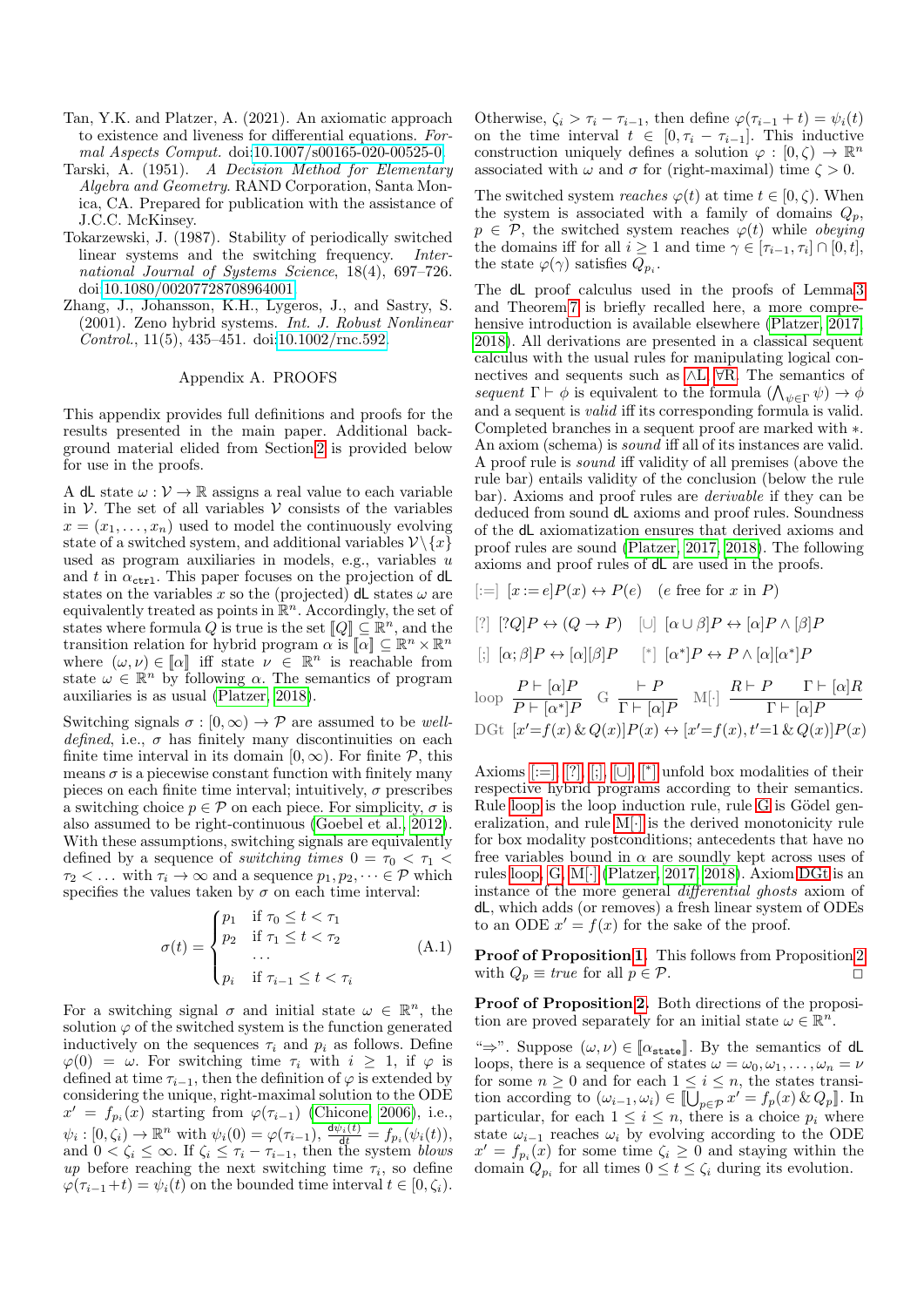The finite sequences  $(\omega_0, \omega_1, \ldots, \omega_n)$ ,  $(\zeta_1, \ldots, \zeta_n)$  and  $(p_1, \ldots, p_n)$  correspond to a well-defined switching signal as follows. First, remove from all sequences the indexes  $1 \leq i \leq n$  with  $\zeta_i = 0$ . This yields new sequences  $(\tilde{\omega}_0, \tilde{\omega}_1, \ldots, \tilde{\omega}_m), (\tilde{\zeta}_1, \ldots, \tilde{\zeta}_m),$  and  $(\tilde{p}_1, \ldots, \tilde{p}_m)$ where  $\zeta_i > 0$ . Consider the switching signal  $\sigma$  with switching times  $\tau_i = \sum_{j=1}^i \tilde{\zeta}_j$  for  $1 \leq i < m$  and  $\tau_i = \tau_{i-1} + 1$  for  $i \geq m$ , so  $\tau_1 < \tau_2 < \ldots$  and  $\tau_i \to \infty$ . Furthermore, extend the sequence of switching choices with  $\tilde{p}_i = \tilde{p}_m$  for  $i > m$ . By construction using Equation [A.1,](#page-6-15)  $\sigma$  is well-defined and the solution  $\varphi$  associated with  $\sigma$  from  $\omega$  reaches  $\nu$  at time  $\sum_{j=1}^{m} \tilde{\zeta}_j$  and obeys the domains  $Q_{\tilde{p}_i}$  until that time.

" $\Leftarrow$ ". Let  $\sigma$  be a switching signal and  $\varphi : [0, \zeta) \to \mathbb{R}^n$  be the associated switched system solution from  $\omega$ . Suppose that the switched system reaches  $\varphi(t)$  for  $t \in [0, \zeta)$  while obeying the domains  $Q_p$ . To show  $(\omega, \varphi(t)) \in [\![\alpha_{\text{state}}]\!]$ , by the semantics of dL loops, it suffices to construct a sequence of states  $\omega = \omega_0, \omega_1, \ldots, \omega_n$  for some finite *n*, with  $\omega_n = \varphi(t)$ , and  $(\omega_{i-1}, \omega_i) \in \llbracket \bigcup_{p \in \mathcal{P}} x' = f_p(x) \& Q_p \rrbracket$ for  $1 \leq i \leq n$ .

By Equation [A.1,](#page-6-15)  $\sigma$  is equivalently defined by a sequence of switching times  $\tau_0 < \tau_1 < \tau_2 < \ldots$  and a sequence of switching choices  $p_1, p_2, \ldots$ , where  $p_i \in \mathcal{P}$ . Let  $\tau_n$  be the first switching time such that  $t \leq \tau_n$ ; the index n exists since  $\tau_i \to \infty$ . Define the state sequence  $\omega_i = \varphi(\tau_i)$  for  $0 \leq i < n$  and  $\omega_n = \varphi(t)$ . Note that  $\omega_0 = \omega$  by definition of  $\varphi(0)$ . It suffices to show  $(\omega_{i-1}, \omega_i) \in [x' = f_{p_i}(x) \& Q_{p_i}]$ for  $1 \leq i \leq n$ , but this follows by construction of  $\varphi$  because  $\omega_i$  is reached from  $\omega_{i-1}$  by following the solution to ODE  $x' = f_{p_i}(x)$ , and, by assumption,  $\varphi(\gamma)$  satisfies  $Q_{p_i}$  for  $\gamma \in [\tau_{i-1}, \tau_i] \cap [0, t].$ 

Proof of Lemma [3.](#page-2-3) The following axiom is syntactically derived in dL. It syntactically expresses that invariance for  $\alpha_{\text{state}}$  (left-hand side) is equivalent to invariance for all of its constituent ODEs (right-hand side).

<span id="page-7-0"></span>
$$
\forall x (I \to [\alpha_{\text{state}}]I)
$$
  
Inv<sub>state</sub>  $\leftrightarrow \bigwedge_{p \in \mathcal{P}} \forall x (I \to [x' = f_p(x) \& Q_p]I)$ 

Both directions of axiom  $Inv<sub>state</sub>$  are derived separately.

" $\leftarrow$ " The (easier) " $\leftarrow$ " direction uses rule [loop](#page-6-11) to prove that I is a loop invariant of  $\alpha_{\texttt{state}}$ . The antecedent is abbreviated  $\overline{\Gamma} \equiv \bigwedge_{p \in \mathcal{P}} \forall x \left( I \to [x' = f_p(x) \& Q_p] I \right);$ Γ is constant for  $\alpha_{\text{state}}$ , so it is soundly kept across the use of rule [loop.](#page-6-11) The subsequent [[∪](#page-6-9)], ∧[R](#page-6-5) step unfolds the nondeterministic choice in  $\alpha_{\texttt{state}}$ 's loop body, yielding a premise for each ODE in  $P$ . These premises are indexed by  $p \in \mathcal{P}$  below and are all proved propositionally from Γ.

$$
\begin{array}{c} \wedge \mathbf{L}, \, \forall \mathbf{L}, \, \rightarrow \mathbf{L} \dfrac{*}{\Gamma, I \vdash [x' = f_p(x) \, \& \, Q_p]I} \\ \textbf{[U], \, \, \wedge \mathbf{R}} \quad \overline{\Gamma, I \vdash [\bigcup_{p \in \mathcal{P}} x' = f_p(x) \, \& \, Q_p]I} \\ \textbf{loop} \quad \overline{\Gamma, I \vdash [\alpha_{\footnotesize \text{state}}]I} \\ \forall \mathbf{R}, \, \rightarrow \mathbf{R} \quad \overline{\Gamma \vdash \forall x \, (I \rightarrow [\alpha_{\footnotesize \text{state}}]I)} \end{array}
$$

" $\rightarrow$ " The " $\rightarrow$ " direction shows that a run of ODE  $x' = f_p(x) \& Q_p, p \in \mathcal{P}$  must also be a run of  $\alpha_{\text{state}},$ so if formula I is true for all runs of  $\alpha_{\text{state}}$ , it must also be true for all runs of the constituent ODEs. The

derivation starts by logical unfolding, with abbreviated antecedent  $\Gamma \equiv \forall x (I \to [\alpha_{\text{state}}]I)$ ; the resulting premises are indexed by  $p \in \mathcal{P}$  below.

$$
\forall L, \, \mathop{\to}\limits L \, \begin{array}{c} \frac{[\alpha_{\texttt{state}}]I \vdash [x' = f_p(x) \, \&\, Q_p]I}{\Gamma, I \vdash [x' = f_p(x) \, \&\, Q_p]I} \\ \wedge \texttt{R}, \, \forall \texttt{R}, \, \mathop{\to}\limits \texttt{R} \, \begin{array}{c} \hline \\ \hline \end{array} \, \Gamma \vdash \bigwedge_{p \in \mathcal{P}} \forall x \, (I \rightarrow [x' = f_p(x) \, \&\, Q_p]I) \end{array}
$$

Next, axiom [\[](#page-6-10)<sup>∗</sup> ] unfolds the loop in the antecedent before axiom [\[](#page-6-9)∪] chooses the branch corresponding to  $p \in \mathcal{P}$  in the loop body. The loop body in  $\alpha_{\text{state}}$  is abbreviated  $\alpha_l \equiv \bigcup_{p \in \mathcal{P}} x' = f_p(x) \& Q_p$  below.

|                                          | ∗                                                                                                 |
|------------------------------------------|---------------------------------------------------------------------------------------------------|
| $[^{*}]$ , $\wedge$ L                    | $[\alpha_{\mathtt{state}}]I \vdash I$                                                             |
|                                          | $\mathbb{M}[\cdot]$ $\overline{[x'-f_p(x)\&Q_p]}[\alpha_{\text{state}}]I\vdash [x'-f_p(x)\&Q_p]I$ |
| $[\cup], \wedge$ L                       | $[\alpha_l][\alpha_{\text{state}}]I \vdash [x' = f_p(x) \& Q_p]I$                                 |
| $\lceil$ <sup>*</sup> $\rceil, \Delta L$ | $[\alpha_{\text{state}}]I \vdash [x' = f_p(x) \& Q_p]I$                                           |

The derivation is completed using rule [M\[](#page-6-13)·] to monotonically strengthen the postcondition, then unfolding the resulting antecedent with axiom [\[](#page-6-10)<sup>∗</sup>  $\Box$ 

**Proof of Theorem [4.](#page-2-4)** Recall for input ODE  $x' = f(x)$ and formula of real arithmetic  $Q$ , there is a computable formula of real arithmetic  $(Q)_{f}^{(*)}$  $f_f^{(*)}$  characterizing the states from which  $x' = f(x)$  locally progresses into Q (similarly, formula  $(\dot{Q})_{-t}^{(*)}$  $\binom{(*)}{-f}$  characterizes local exit from Q). Unlike the earlier presentation [\(Platzer and Tan, 2020\)](#page-5-10), this paper explicitly indicates the ODE dependency in formula  $(Q)_{f}^{(*)}$ f for notational clarity when considering switched systems involving multiple different ODEs.

By [Platzer and Tan \(2020,](#page-5-10) Theorem B.5), the following axiom is derivable in dL for polynomial ODEs  $x' = f(x)$ and real arithmetic formulas  $P, Q$ .

<span id="page-7-1"></span>
$$
\forall x (P \to [x' = f(x) \& Q]P)
$$
  

$$
\leftrightarrow \left( \forall x (P \land Q \land (Q)'_f^* \to (P)'_f^*) \land \forall x (\neg P \land Q \land (Q)'_{-f}^* \to (\neg P)^{(*)}_{-f}) \right)
$$

Chaining the equivalence  $\text{Inv}_{\text{state}}$  from Lemma [3](#page-2-3) and [SAI&](#page-7-1) syntactically derives the following equivalence in dL:

<span id="page-7-2"></span>
$$
\forall x (I \to [\alpha_{\text{state}}]I)
$$
  

$$
SAI_{\text{state}} \leftrightarrow \bigwedge_{p \in \mathcal{P}} \left( \forall x (I \wedge Q_p \wedge (Q_p)_{f_p}^{(*)} \to (I)_{f_p}^{(*)}) \wedge \right)
$$

Derived axiom  $\text{SAI}_{\text{state}}$  equivalently characterizes invariance of formula I for  $\alpha_{\text{state}}$  by a decidable formula of first-order real arithmetic [\(Tarski, 1951\)](#page-6-1) on its right-hand side. Therefore, invariance for state-dependent switched systems is decidable.  $\hfill \square$ 

Proof of Theorem [5.](#page-3-2) Local progress is specified using dL in [Platzer and Tan \(2020,](#page-5-10) Section 5) and characterized by a provably equivalent formula of real arithmetic in [Platzer](#page-5-10) and Tan  $(2020,$  Theorem 6.6).

Proof of Proposition [6.](#page-3-3) The proof is similar to Propo-sition [2](#page-2-5) but with fresh auxiliary variables  $t, u$  used to control the switching signal. Let  $\tau > 0$  be the dwell time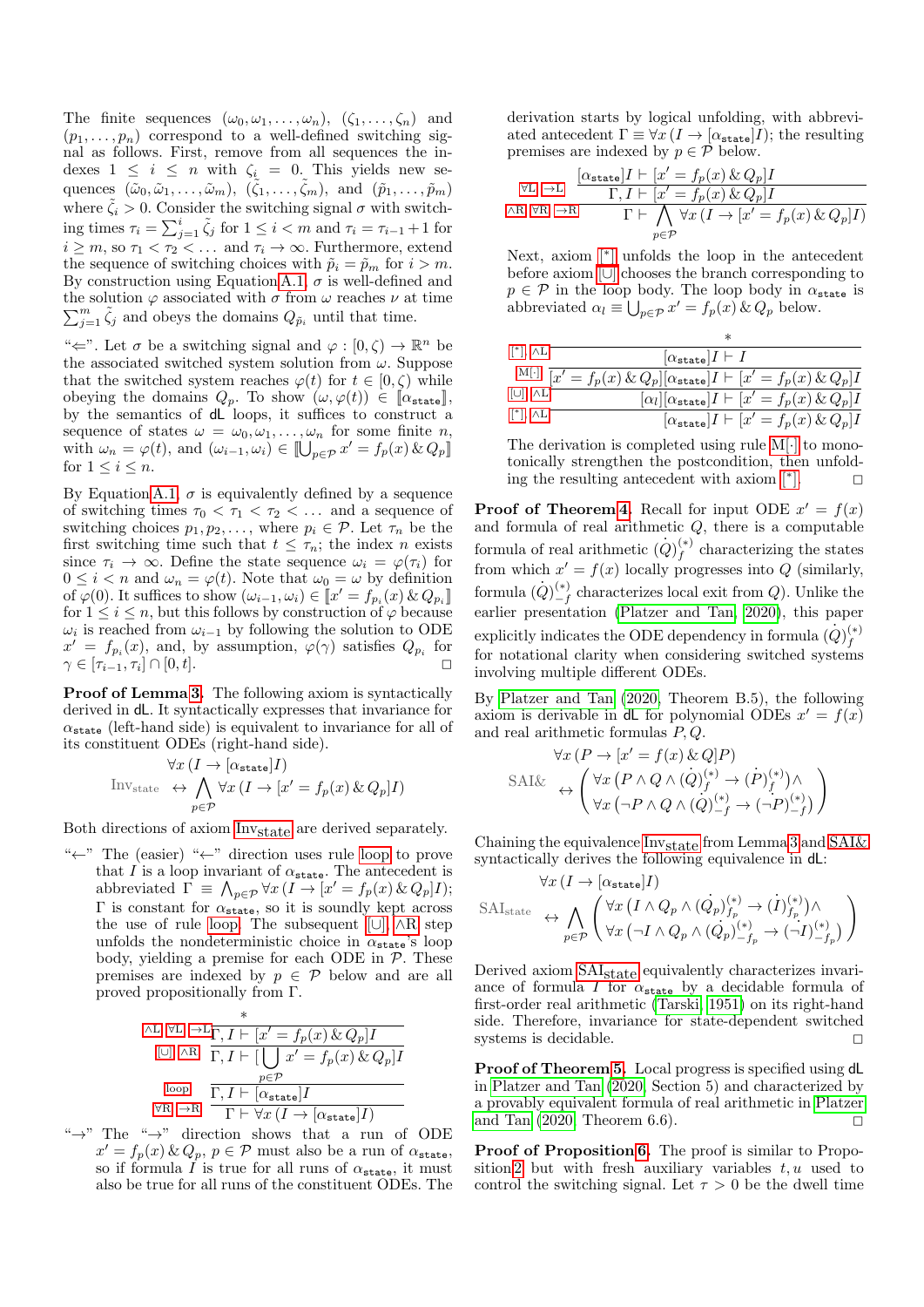constraint of the system. Both directions of the proposition are proved separately for an initial state  $\omega \in \mathbb{R}^n$ .

" $\Rightarrow$ ". Suppose  $(\omega, \nu) \in [\alpha_{\text{slow}}]$ . The program  $\alpha_r$  resets the clock t to 0 and sets the value of flag u to  $p \in$  $P$ , but leaves the state variables x unchanged. By the semantics of dL programs, there is a sequence of states  $\omega =$  $\omega_0, \omega_1, \ldots, \omega_n = \nu$  for some  $n \geq 0$  and for each  $1 \leq i \leq n$ , there is a choice  $p_i$  where state  $\omega_{i-1}$  reaches  $\omega_i$  by following the ODE  $x' = f_{p_i}(x)$  for some time  $\zeta_i \geq 0$ . Extract compacted sequences from  $(\omega_0, \omega_1, \ldots, \omega_n)$ ,  $(\zeta_1, \ldots, \zeta_n)$ and  $(p_1, \ldots, p_n)$  as follows: while there is an index  $i \geq 1$ such that  $p_i = p_{i+1}$ , replace  $\zeta_i$  with  $\zeta_i + \zeta_{i+1}, \omega_i$  with  $\omega_{i+1}$ and delete the index  $i + 1$  from all sequences. Intuitively, this compaction repeatedly combines adjacent runs of the loop body of  $\alpha_{\text{slow}}$  from the same ODE, yielding the sequences  $(\tilde{\omega}_0, \tilde{\omega}_1, \ldots, \tilde{\omega}_m), (\tilde{\zeta}_1, \ldots, \tilde{\zeta}_m),$  and  $(\tilde{p}_1, \ldots, \tilde{p}_m)$ where  $\tilde{\omega}_0 = \omega$ ,  $\tilde{\omega}_m = \omega_n = \nu$  and for  $i \geq 1$ ,  $\tilde{\omega}_{i-1}$  reaches  $\tilde{\omega}_i$  following the ODE  $x' = f_{\tilde{p}_i}(x)$  by uniqueness of ODE solutions [\(Chicone, 2006\)](#page-5-15). Furthermore,  $\tilde{p}_i \neq \tilde{p}_{i-1}$  for  $i \geq 1$ and  $\zeta_i \geq \tau > 0$  for  $1 \leq i < m$  because the guard  $t \geq \tau$ in the loop body of  $\alpha_{\tt slow}$  allows switching only when the dwell time  $\tau$  has elapsed.

Consider the switching signal  $\sigma$  with switching times  $\tau_i =$ Consider the switching signal  $\sigma$  with switching times  $\tau_i = \sum_{j=1}^i \tilde{\zeta}_j$  for  $1 \leq i < m$  and  $\tau_i = \tau_{i-1} + \tau$  for  $i \geq m$ , so  $\tau_i \to \infty$ . Note  $\tau_i - \tau_{i-1} = \tilde{\zeta}_i \geq \tau$  for  $i \geq 1$ . Furthermore, extend the sequence of switching choices with  $\tilde{p}_i = \tilde{p}_m$ for  $i > m$ . By construction using Equation [A.1,](#page-6-15)  $\sigma$  is welldefined, spends at least time  $\tau$  between its switching times, and the solution  $\varphi$  associated with  $\sigma$  from  $\omega$  reaches  $\nu$  at time  $\sum_{j=1}^m \tilde{\zeta}_j$ .

" $\Leftarrow$ ". Let  $\sigma$  be a switching signal that spends at least time  $\tau$  between its switching times and  $\varphi : [0,\zeta) \to \mathbb{R}^n$  be the associated switched system solution from  $\omega$ . Suppose the switched system reaches  $\varphi(t)$  for  $t \in [0,\zeta)$ . To show  $(\omega, \varphi(t)) \in [\alpha_{\text{slow}}],$  by the semantics of dL programs, it suffices to construct a sequence of states  $\omega = \omega_0, \omega_1, \ldots, \omega_n$ for some finite *n*, with  $\omega_n = \varphi(t)$  and  $\omega_{i-1}$  reaches  $\omega_i$  by following the loop body of  $\alpha_{\texttt{slow}}$  for  $1 \leq i \leq n$ .

By Equation [A.1,](#page-6-15)  $\sigma$  is equivalently defined by a sequence of switching times  $\tau_0, \tau_1, \ldots$  with  $\tau_i - \tau_{i-1} \geq \tau > 0$  for  $i \geq 1$  and a sequence of switching choices  $p_1, p_2, \ldots$ , where  $p_i \in \mathcal{P}$ . Let  $\tau_n$  be the first switching time such that  $t \leq \tau_n$ ; the index *n* exists since  $\tau_i \to \infty$ . Define the state sequence  $\omega_i = \varphi(\tau_i)$  for  $0 \leq i < n$  and  $\omega_n = \varphi(t)$ . Note that  $\omega_0 = \omega$ by definition of  $\varphi(0)$ . By construction of  $\varphi$ ,  $\omega_i$  is reached from  $\omega_{i-1}$  by following the solution to ODE  $x' = f_{p_i}(x)$ . Moreover, since the switching times satisfy  $\tau_i - \tau_{i-1} \geq \tau$ for  $1 \leq i < n$ , the guard  $t \geq \tau$  is satisfied for each run of the loop body of  $\alpha_{\text{slow}}$ .

Proof of Theorem [7.](#page-3-4) Similar to Lemma [3,](#page-2-3) the following axiom will be syntactically derived in dL, assuming the dwell time  $\tau > 0$  is a positive constant.

<span id="page-8-0"></span>
$$
\text{Inv}_{\text{slow}} \ \forall x \ (I \to [\alpha_{\text{slow}}]I) \leftrightarrow \bigwedge_{p \in \mathcal{P}} \forall x \ (I \to [x' = f_p(x)]I)
$$

Axiom  $\text{Inv}_{\text{slow}}$  says that invariance of formula I for a slow switching system is equivalent to invariance of I for each of its constituent ODEs. The two directions of axiom [Invslow](#page-8-0) are derived separately similar to the derivation of axiom Inv<sub>state</sub> but with additional steps to unfold the program  $\alpha_r \equiv t := 0; \bigcup_{p \in \mathcal{P}} u := p$  and to handle the fresh variables  $u, t$  it uses. The loop body in  $\alpha_{\tt slow}$  is abbreviated  $\alpha_l \equiv \texttt{if}(t \geq \tau) \{\alpha_r\}; \bigcup_{p \in \mathcal{P}} (\tilde{\beta} u = p; x' = f_p(x), t' = 1).$ 

"←" The (easier) "←" direction uses rule [loop](#page-6-11) to prove that I is a loop invariant of  $\alpha_{\texttt{slow}}$ . The antecedent is abbreviated  $\overline{\Gamma} \equiv \bigwedge_{p \in \mathcal{P}} \forall x (I \to [x' = f_p(x)]I)$ . The derivation is identical to the "←" direction of  $Inv_{state}$ except the use of axiom [\[;\]](#page-6-8) and rule [G](#page-6-12) to soundly skip over the discrete programs that set variables  $u, t$ . Intuitively,  $\left[\cdot\right]$  and [G](#page-6-12) are used because invariance for  $\alpha_{\texttt{slow}}$  is independent of which (nondeterministic) choice of ODE is followed. The antecedents  $\Gamma, I$  are soundly kept across uses of rule [G](#page-6-12) because they do not mention variables  $u, t$ . In the penultimate step, axiom [DGt](#page-6-14) removes the clock ODE  $t' = 1$  and the derivation is completed with  $\wedge L$ ,  $\forall L$ ,  $\rightarrow L$ . Premises are indexed by  $p \in \mathcal{P}$  after the [\[](#page-6-9)∪],  $\land R$  $\land R$  step.

|                            | $\ast$                                                                                         |
|----------------------------|------------------------------------------------------------------------------------------------|
|                            | $\wedge L, \forall L, \neg L \overline{\Gamma, I} \vdash [x' = f_p(x)]I$                       |
| D <sub>ct</sub>            | $\overline{\Gamma,I}\vdash [x'=f_p(x),t'=1]I$                                                  |
| [:,G]                      | $\Gamma, I \vdash [?u = p; x' = f_p(x), t' = 1]I$                                              |
| $[\cup], \wedge R$         | $\Gamma, I \vdash [\bigcup (u = p; x' = f_p(x), t' = 1)]I$                                     |
|                            | $p \in \mathcal{P}$                                                                            |
| [:,], G                    | $\Gamma, I \vdash [\alpha_l]I$                                                                 |
| loop                       | $\Gamma, I \vdash [\alpha_i^*]I$                                                               |
| $[\cdot], G$               | $\Gamma, I \vdash [\alpha_{\tt slow}] I$                                                       |
| $\forall R, \rightarrow R$ | $\Gamma \vdash \forall x \left( I \rightarrow \left[ \alpha_{\texttt{slow}} \right] I \right)$ |

" $\rightarrow$ " The " $\rightarrow$ " direction shows that a run of ODE  $x' = f_p(x)$ ,  $p \in \mathcal{P}$  must also be a run of  $\alpha_{\text{slow}}$ , so if formula I is true for all runs of  $\alpha_{\text{slow}}$ , it must also be true for all runs of the constituent ODEs. The derivation starts by logical unfolding, with abbreviated antecedent  $\Gamma \equiv \forall x (I \to [\alpha_{\text{slow}}]I)$ . Premises are indexed by  $p \in \mathcal{P}$ .

$$
\forall L, \, \neg L \; \frac{[\alpha_{\texttt{slow}}]I \vdash [x' = f_p(x)]I}{\Gamma, I \vdash [x' = f_p(x)]I}
$$
\n
$$
\land R, \, \forall R, \, \neg R \overline{ \quad \Gamma \vdash \bigwedge_{p \in \mathcal{P}} \forall x \, (I \to [x' = f_p(x)]I)}
$$

Next, axioms  $[:,[:=], [\cup]$  $[:,[:=], [\cup]$  $[:,[:=], [\cup]$  unfolds program  $\alpha_r$  in  $\alpha_{\text{slow}}$ , setting  $t = 0$  and choosing p for the value of flag u. Axiom [\[](#page-6-10)<sup>∗</sup> ] unfolds the loop in the antecedents and the if program in  $\alpha_l$  is skipped using axioms [\[](#page-6-9)∪], [\[?\]](#page-6-7) because its guard formula  $t \geq \tau$  contradicts the antecedent  $t = 0$ . This leaves the choice abbreviated  $\alpha_c \equiv \bigcup_{p \in \mathcal{P}} ?u = p; x' = f_p(x), t' = 1$ , which is unfolded with axioms  $[\cup], [\cdot], [\cdot]$  $[\cup], [\cdot], [\cdot]$  $[\cup], [\cdot], [\cdot]$  according to the chosen value of flag  $u$ . Axiom  $\overrightarrow{D}Gt$  then removes the clock ODE  $t' = 1$  from the antecedent box modality.

|                                | $\ast$                                                        |
|--------------------------------|---------------------------------------------------------------|
| $[$ <sup>*</sup> ], $\wedge$ L | $[\alpha_l^*]I \vdash I$                                      |
| $M[\cdot]$                     | $[x' = f_p(x)][\alpha_l^*]I \vdash [x' = f_p(x)]I$            |
| D <sub>ct</sub>                | $[x' = f_p(x), t' = 1][\alpha_i^*]I \vdash [x' = f_p(x)]I$    |
| $[\cup], [\,]; [\,?]$          | $u = p, [\alpha_c][\alpha_l^*]I \vdash [x' = f_p(x)]I$        |
| $[\cup], [?]$                  | $t = 0, u = p, [\alpha_l][\alpha_l^*]I \vdash [x' = f_p(x)]I$ |
| $[$ <sup>*</sup> ], $\wedge$ L | $t = 0, u = p, [\alpha_l^*]I \vdash [x' = f_p(x)]I$           |
| $[:, [:=], [ \cup ]$           | $[\alpha_{\texttt{slow}}]I \vdash [x' = f_p(x)]I$             |